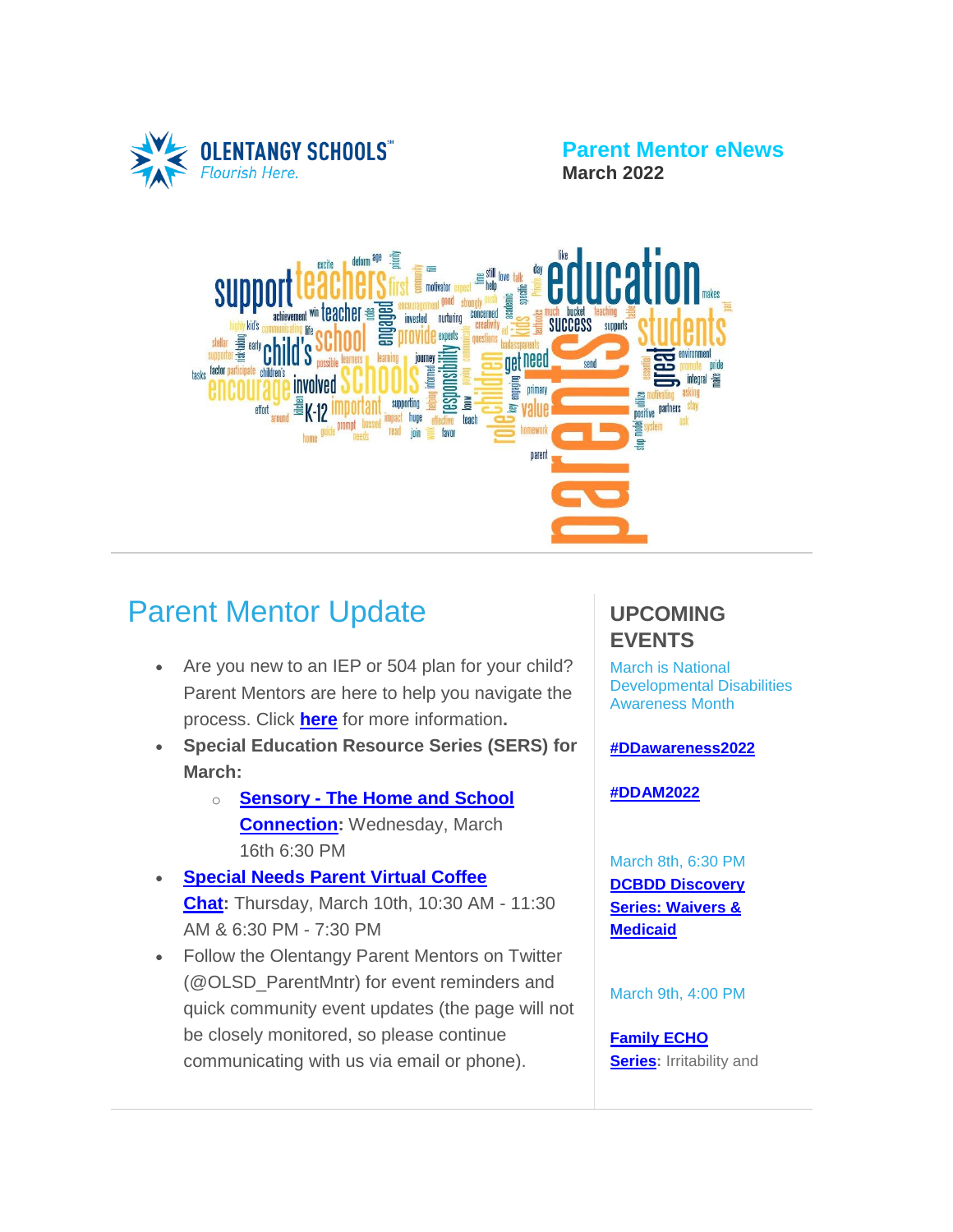## Olentangy Schools Parent **Mentors**

**Fran Gardner,** Middle & High School **[fran\\_gardner@olsd.us](mailto:fran_gardner@olsd.us)**; (614) 332-6868

**Anne Pistone**, Preschool & Elementary School **[anne\\_pistone@olsd.us](mailto:anne_pistone@olsd.us)**; (614) 332-5269

### March Webinars

- ATTitude.com Webinar: **Top 10 IEP & 504 [Plan](https://www.additudemag.com/webinar/iep-504-plan-top-problems-solutions/?utm_source=eletter&utm_medium=email&utm_campaign=webinar_february_2022&utm_content=020622&goal=0_d9446392d6-37d2d92736-290960289) Problems: A [Troubleshooting](https://www.additudemag.com/webinar/iep-504-plan-top-problems-solutions/?utm_source=eletter&utm_medium=email&utm_campaign=webinar_february_2022&utm_content=020622&goal=0_d9446392d6-37d2d92736-290960289) Guide,** March 8th, 1:00 PM
- DCBDD Webinar: **[Guardianship](https://www.dcbdd.org/wp-content/uploads/2022/02/Guardianship-Basics-webinar.pdf) Basics [Webinar,](https://www.dcbdd.org/wp-content/uploads/2022/02/Guardianship-Basics-webinar.pdf)** March 15th 12:00 Noon
- The PACER Center Webinar: **School [Avoidance](https://register.gotowebinar.com/register/4496894126594403344) and [Challenging](https://register.gotowebinar.com/register/4496894126594403344) Behaviors: The Role of Special [Education](https://register.gotowebinar.com/register/4496894126594403344) and Section 504,** March 15th 6:30 PM

### Delaware County Transition Resource Guide

• School districts in Delaware County prepared the **2022 Delaware County [Transition](https://drive.google.com/file/d/12D8q8y2smC1pW1WYIHZOf5FICLaDIuxr/view) [Resource](https://drive.google.com/file/d/12D8q8y2smC1pW1WYIHZOf5FICLaDIuxr/view) Guide** as a resource for students and families.

Challenging Behaviors, Part 1

March 10th, 10:30 AM & 6:30 PM **[Special](https://target.brightarrow.com/userfiles/3594-1/files/Virtual%20Coffee%20Chat%20Invite%20March%202022_docx.pdf) Needs Parent Virtual [Coffee](https://target.brightarrow.com/userfiles/3594-1/files/Virtual%20Coffee%20Chat%20Invite%20March%202022_docx.pdf) Chat**

March 10th, 6:00 PM **2022 [Olentangy](https://www.facebook.com/groups/oomssummerexpo/) Summer Camp & [Activities](https://www.facebook.com/groups/oomssummerexpo/) Expo!** in the Olentangy Orange Middle School gym

March 14th, 6:00 PM **SST 11 [Family](https://target.brightarrow.com/userfiles/3594-1/files/FamilyParent%20Engagement%20Series%2021-22.pdf) [Engagement](https://target.brightarrow.com/userfiles/3594-1/files/FamilyParent%20Engagement%20Series%2021-22.pdf) [Series:](https://target.brightarrow.com/userfiles/3594-1/files/FamilyParent%20Engagement%20Series%2021-22.pdf)** Literacy

March 16th, 6:30 PM **Special [Education](https://target.brightarrow.com/userfiles/3594-1/files/Invitation%20Flyer(2).pdf) [Resource](https://target.brightarrow.com/userfiles/3594-1/files/Invitation%20Flyer(2).pdf) Series: [Sensory](https://target.brightarrow.com/userfiles/3594-1/files/Invitation%20Flyer(2).pdf) - The Home and School [Connection](https://target.brightarrow.com/userfiles/3594-1/files/Invitation%20Flyer(2).pdf)**

March 23rd, 4:00 PM **[Family](https://www.nationwidechildrens.org/for-medical-professionals/education-and-training/echo/series/family) ECHO [Series:](https://www.nationwidechildrens.org/for-medical-professionals/education-and-training/echo/series/family)** Irritability and Challenging Behaviors,

Part 2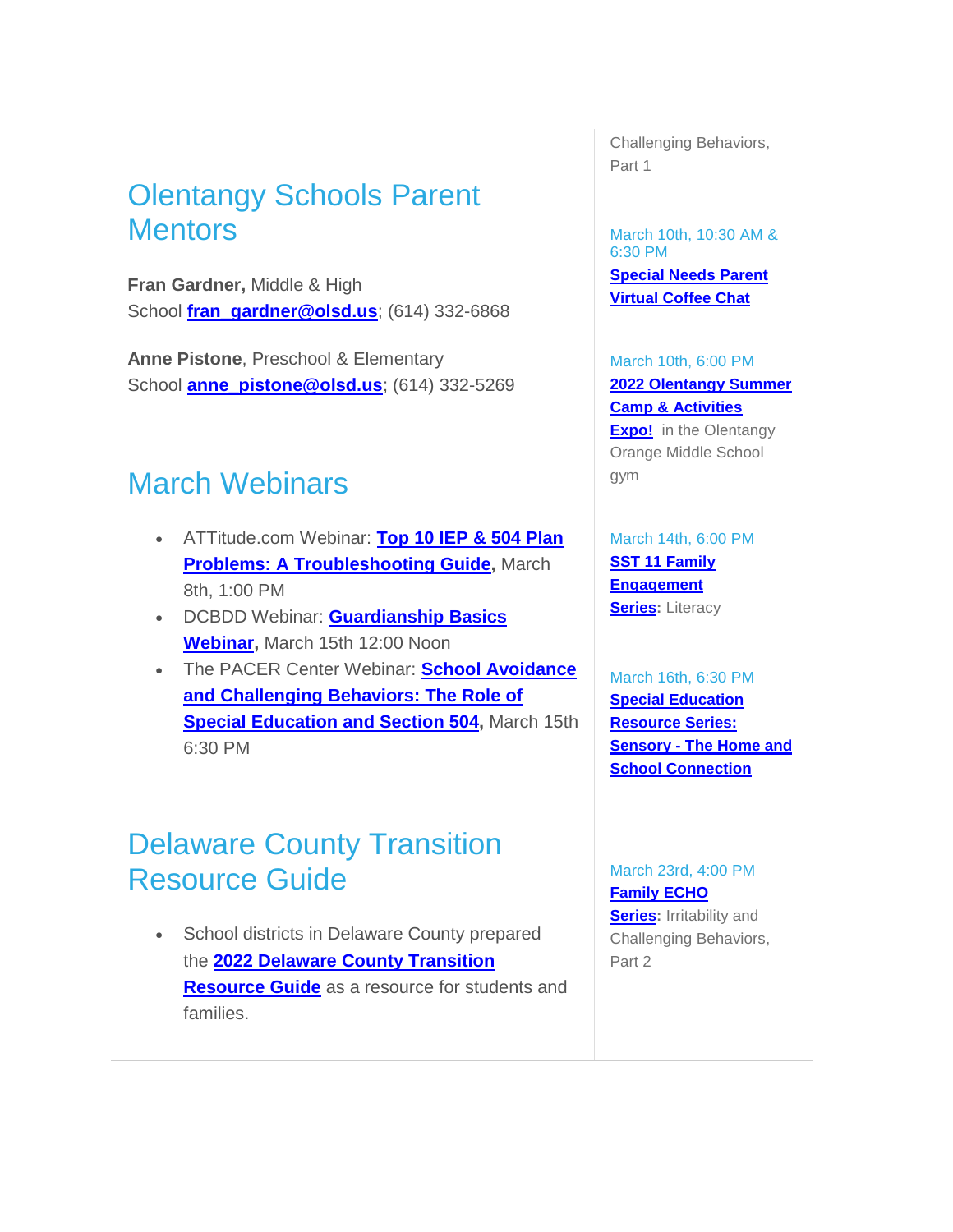

#### Measurable Social Skills Goals for your IEP

Check out this **link [from](https://adayinourshoes.com/social-skills-iep-goals/?utm_campaign=meetedgar&utm_medium=social&utm_source=meetedgar.com) A**

**Day in Our [Shoes](https://adayinourshoes.com/social-skills-iep-goals/?utm_campaign=meetedgar&utm_medium=social&utm_source=meetedgar.com)** for dozens of measurable social skills and social emotional goals for your child's IEP.



Personal Emergency Profile

This free downloadable **[Personal](http://nationalautismassociation.org/personal-emergency-profile-sheet/?fbclid=IwAR26Rt2OnLXJEFro578MSkToZ9vleIKx_tL4YSMoVooMCmMcRuOAHXgKrWc) [Emergency](http://nationalautismassociation.org/personal-emergency-profile-sheet/?fbclid=IwAR26Rt2OnLXJEFro578MSkToZ9vleIKx_tL4YSMoVooMCmMcRuOAHXgKrWc)**

**[Profile](http://nationalautismassociation.org/personal-emergency-profile-sheet/?fbclid=IwAR26Rt2OnLXJEFro578MSkToZ9vleIKx_tL4YSMoVooMCmMcRuOAHXgKrWc)** created by the National Autism Association and n2y allows first responders to have critical information about your child, along with acting as a communication tool to assist in interaction.



Let's Talk 2e Check out the website **[Let's](https://www.withunderstandingcomescalm.com/lets-talk-2e-2/) Talk [2e!](https://www.withunderstandingcomescalm.com/lets-talk-2e-2/)** With Understanding Comes Calm. It's a Community Support opportunity for families of 2e kids.



#### An Opportunity to Share Your **Thoughts**

The Ohio Statewide Family Engagement Center is starting a podcast and we want to



Get Out and Learn

The Columbus Blue Jackets, in collaboration with the YMCA of Central Ohio and Columbus Blue Jackets Special Hockey, will hold an exclusive Get Out And Learn session for athletes who have physical



Reading Tips for Families Website The **[Reading](http://www.readingtipsforfamilies.com/) Tips for [Families](http://www.readingtipsforfamilies.com/) website** has new accessibility features. These features include: Screen Reader, Smart Contrast, Bigger Text, Dyslexia Friendly, and more. Accessibility features are designed to help people with